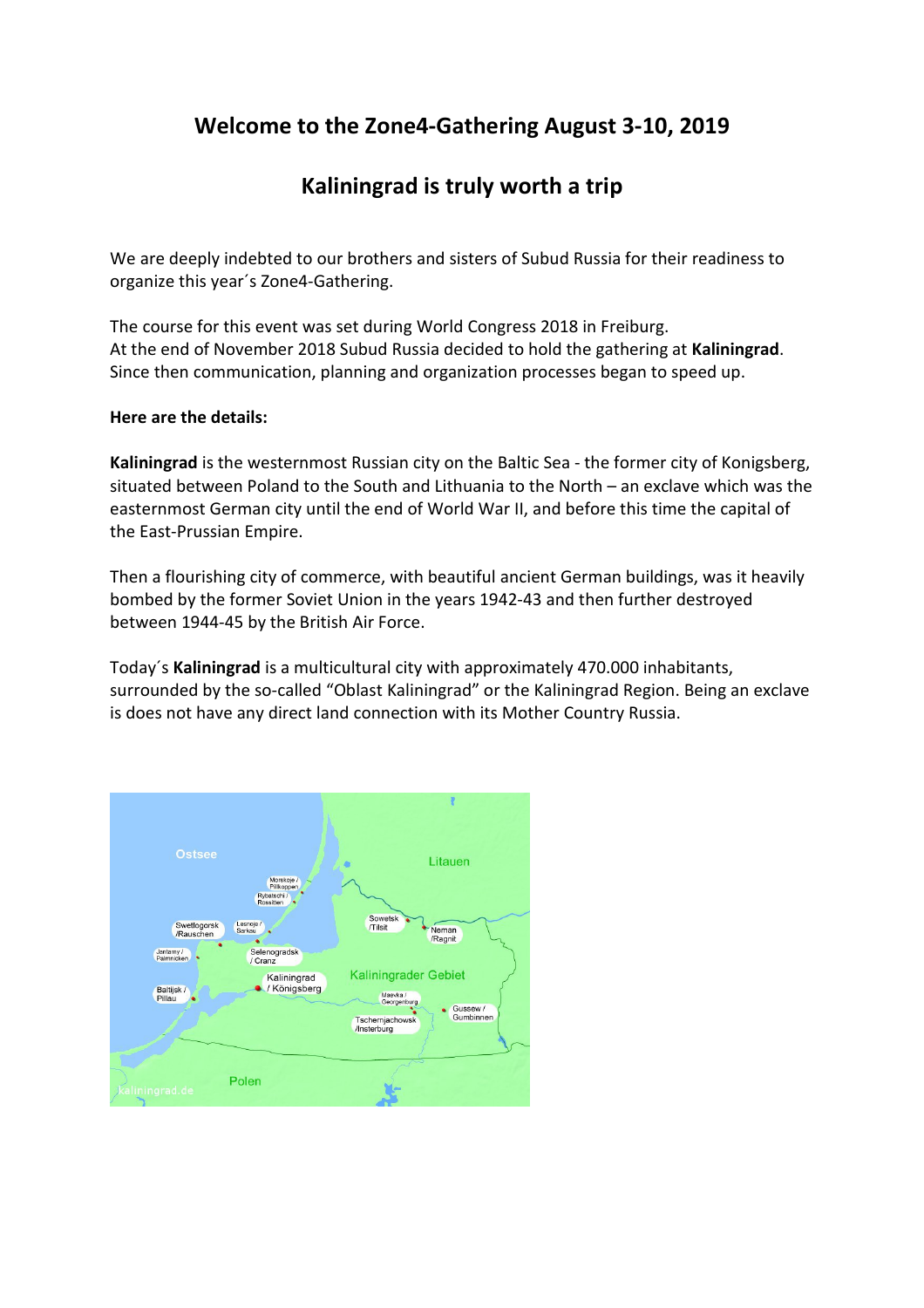Here is an aerial image of today´s **Kaliningrad**:



The city has several universities, colleges and professional schools, academies, research institutes and libraries. Immanuel Kant, the world-renowned German philosopher (1724- 1804) was its citizen and professor at the ancient Albertina University. The city´s stateowned university was named after him, the "Immanuel Kant Baltic Federal University".

### **Kaliningrad´s Culture and Places of Interest**

Among the city´s top attractions are several museums, theaters, imposing structures and historic buildings. One of the most well-known museums is the **Amber Museum**, situated in an old castle, the "Dohna Tower". It houses an impressive collection of amber jewelry and historic exhibits, natural amber and an exposition of the famous Amber Room.

If you are interested we recommend a short English-language youtube-video of the Amber Museum: https://www.youtube.com/watch?v=R\_rIQeV6mMo, or a brief introduction into Kaliningrad´s top attractions, also in English: https://www.youtube.com/watch?v=eZONUk7iUXI



Amber Museum



The Dohna-Tower with the Historical sailing ship made of amber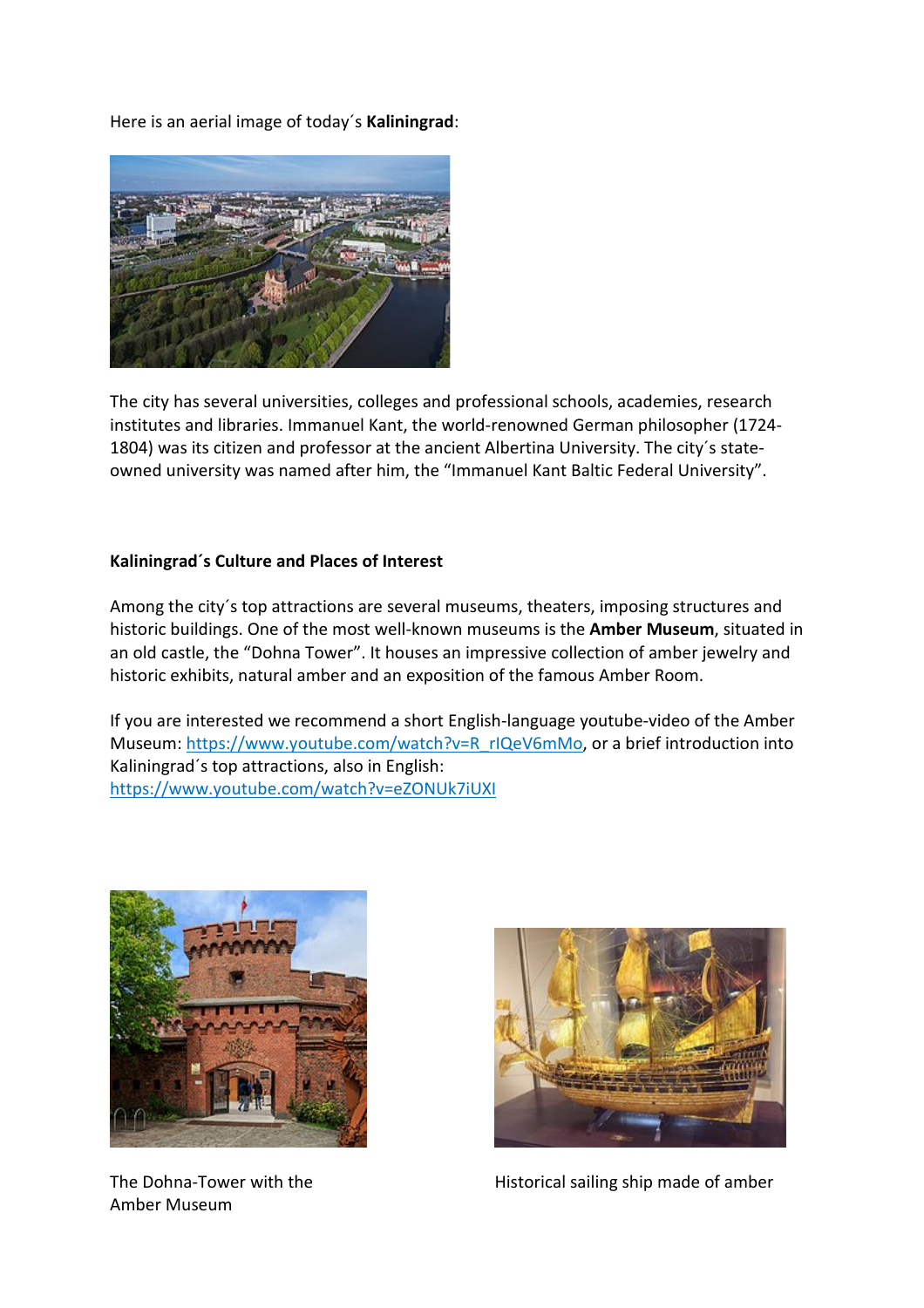### **Museums:**

Museum of Art and History Immanuel Kant-Museum Cathedral Museum Museum of the World Ocean

**Historic Buildings:**  King´s Gate Friedland Gate with History Museum Rossgartner Gate with Restaurant Sackheim Gate



Kaliningrad´s restored cathedral



The Russian Orthodox Cathedral on Victory Square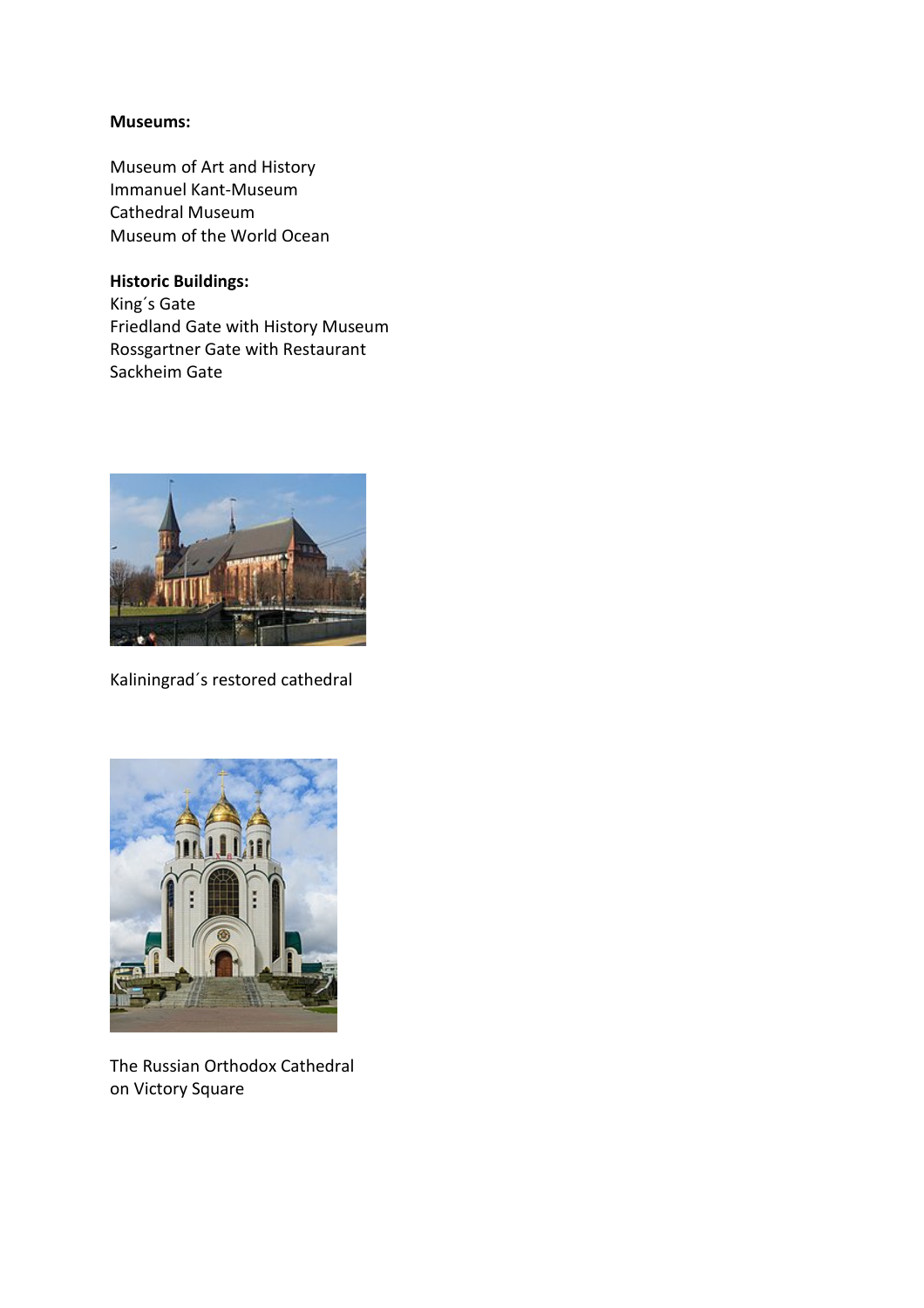

Jewish Temple, destroyed in 1938, rebuilt and consecrated in November 2018

**Why Kaliningrad is truly worth a trip:** 

**Scenic attractions** all around the city may become your personal highlight of this visit: The so-called **Curonian Spit**, a peninsula of nearly 100km length reaching into the Baltic Sea belongs partly to Lithuania, and partly to the Kaliningrad Region. It is a formidable sand dune landscape, partly forested and a nature conservation area with a national park status for bird breeding – a UNESCO World Heritage Site since 2000, signed by Russia and Lithuania.

Busses from **Kaliningrad** go directly to the **Curonian Spit** (32 km). Again we recommend you two short videos: https://www.youtube.com/watch?v=9qg8ZB1dQ8A https://www.youtube.com/watch?v=TY9k45pVAjw

Among the many scenic attractions around **Kaliningrad** are the so-called **Baltic Sea resorts:**

**A much frequented seaside resort is Zelenogradsk, formerly Cranz**, about 25km away from **Kaliningrad**, with daily bus connections from and to Kaliningrad. Here is another short English-language video: https://www.youtube.com/watch?v=zODzrKVPNVs



Beach at Zelenogradsk, Baltic Sea resort